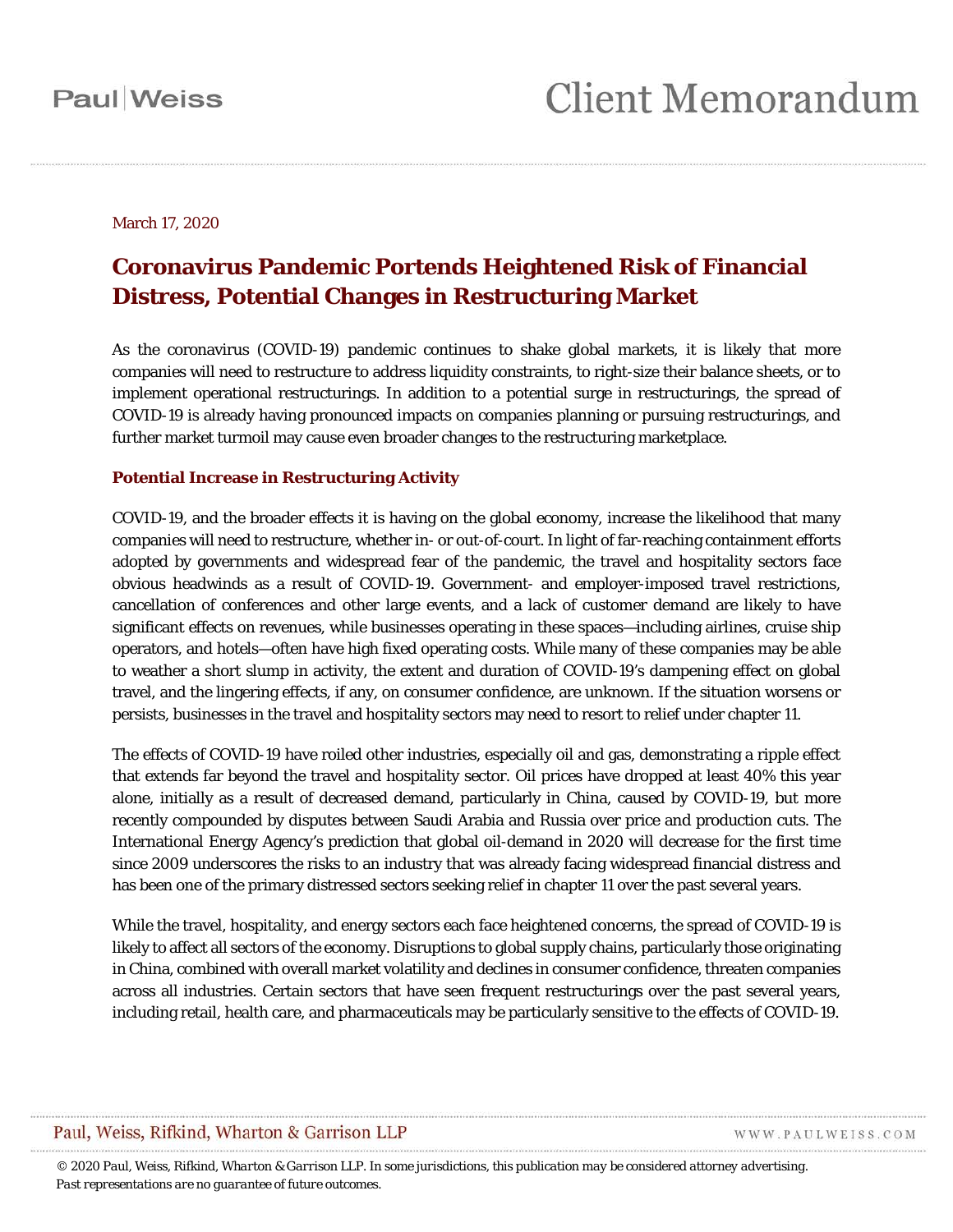Since the conclusion of the 2008 financial crisis, the rate of corporate bankruptcy filings has remained relatively stable and low. Restructuring activity in 2019 increased modestly over 2018, which uptick, some suggested, signaled further distress in 2020 and the beginning of a new cycle of distress. The COVID-19 pandemic amplifies existing economic uncertainty, elevating the probability that restructurings will spike even more in 2020 and beyond.

#### **Impact on Companies Pursuing Restructurings**

The economic effects of COVID-19 are adding to the challenges faced by companies already undergoing restructuring. Most successful restructurings involve one or more infusions of capital, whether at the outset of the case, in the form of debtor-in-possession financing, or in connection with a company's exit from bankruptcy, often in the form of a rights offering or exit loan facility. Given the turmoil in financial markets, companies are already finding it difficult, and more expensive, to raise sufficient financing to fund or consummate a restructuring, which narrows the restructuring options available to distressed companies. Further, for companies that recently obtained funding commitments, lenders, investors, and backstop parties are considering whether recent events may provide grounds for modifying or terminating these commitments.[1](#page-1-0) Similarly, creditors are scrutinizing restructuring support agreements, commonly used to "lock in" creditors to a particular plan of restructuring before a company files for bankruptcy, to assess whether the effects of COVID-19 provide a basis for termination or modification. For parties currently negotiating restructuring support agreements or funding commitments, material adverse effect clauses and other termination provisions can be expected to be highly negotiated, with companies seeking to exclude the effects of COVID-19 and creditors seeking the opposite.

The economic uncertainty caused by COVID-19 has also caused bankruptcy courts to struggle in making necessary factual findings regarding the feasibility of plans of reorganization. Section 1129(a)(11) of the Bankruptcy Code requires, as a condition to confirming any plan, that confirmation of the plan is not likely to be followed by a need for further financial reorganization or liquidation. In making that assessment, courts consider, among other things, the company's post-reorganization capital structure, economic conditions, and the earning power of the debtor's business as demonstrated by its business plan. The effects of COVID-19, however, may call into question the funding commitments that the debtor has secured, as well as the debtor's ability to execute its business plan, making such a determination challenging.

To establish that its business plan is achievable, and that its plan is therefore feasible under the Bankruptcy Code, debtors and their advisors would be well advised to account for the potential effects of COVID-19 on their business, including stress testing financial projections and being prepared to justify those projections

<span id="page-1-0"></span> $\overline{a}$ 

Our client alert on COVID-19 and material-adverse-effect clauses can be foun[d here,](https://www.paulweiss.com/practices/transactional/mergers-acquisitions/publications/is-the-coronavirus-a-material-adverse-effect?id=30800) and our alert regarding force majeure clauses can be foun[d here.](https://www.paulweiss.com/practices/litigation/litigation/publications/update-force-majeure-under-the-coronavirus-covid-19-pandemic?id=30881)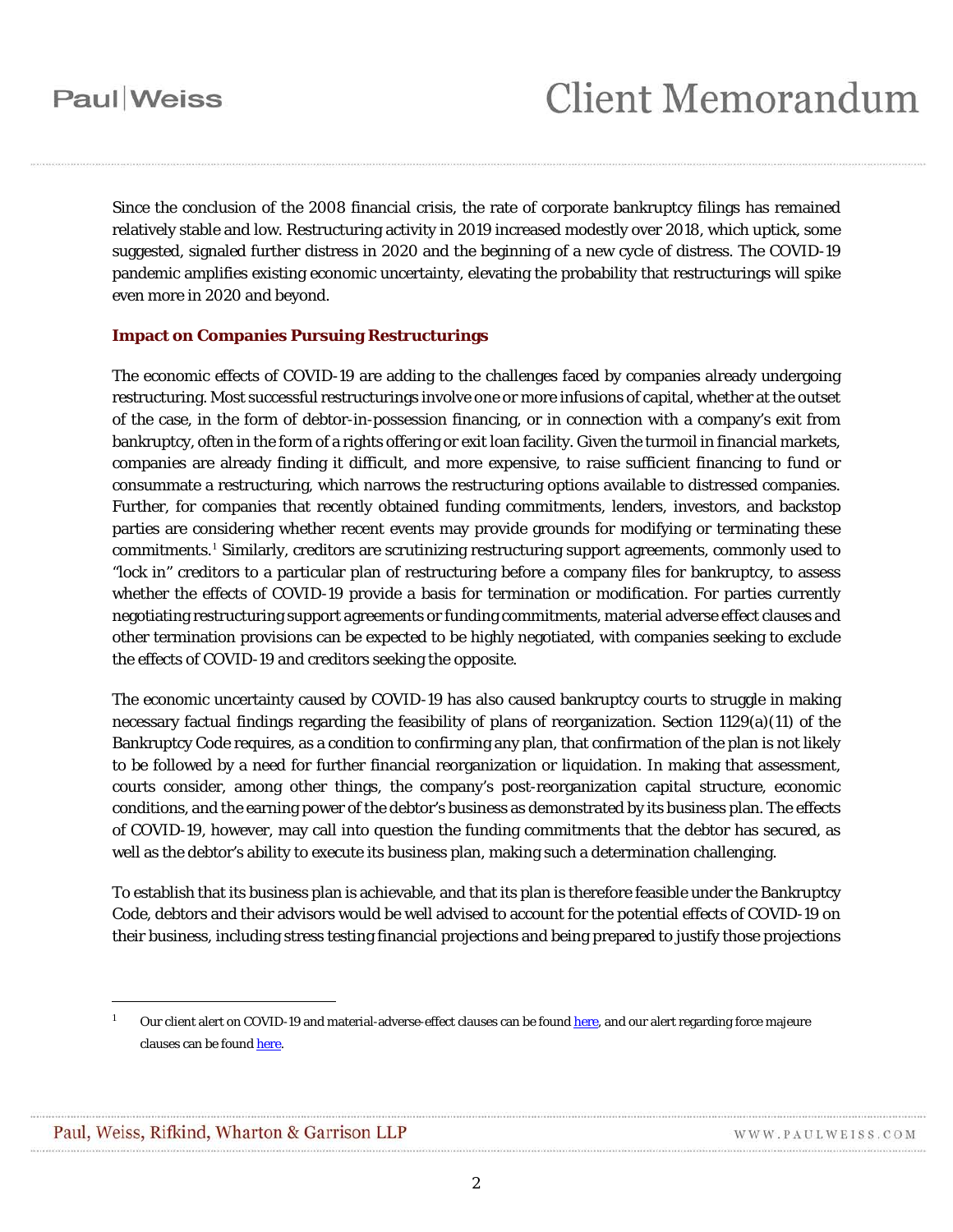## Paul Weiss

in light of recent events. Similarly, debtors and their advisors should evaluate whether to discuss COVID-19 among the risk factors set forth in their disclosure statements.<sup>[2](#page-2-0)</sup>

#### **Potential Changes in the Restructuring Market**

Over the past decade, companies from all industries have increasingly utilized "prepackaged" and "prearranged" bankruptcies, whereby companies agree on a proposed plan with a sufficient number of creditors before filing for bankruptcy, and then file for chapter 11 relief to quickly implement such deal. For debtors seeking to implement balance-sheet restructurings, prepackaged and prearranged plans afford them the benefit of expedited chapter 11 cases and attendant cost savings. The spread of COVID-19 may slow this trend in two key respects. First, if capital markets tighten and economic uncertainty escalates, distressed borrowers may find it more difficult to obtain the funding commitments necessary to broker consensual and expedited restructurings among their stakeholders, leaving companies with little choice but to seek bankruptcy protection before a consensual deal is reached. Second, extreme market volatility, together with potentially sudden disruptions in supply lines and the disproportionate effects that certain containment measures may have on individual businesses, increases the chances that certain companies will need to resort to chapter 11 relief with little or no advanced planning. Such "free-fall" bankruptcies tend to take longer and be more adversarial.

Significant market disruptions may also lead to an uptick in section 363 sales of substantially all of a debtor's assets at the very beginning of a bankruptcy case. As demonstrated in the 2008 financial crisis by mega-cases such as *Lehman*, *General Motors*, and *Chrysler*, the inability to obtain adequate debtor-inpossession financing to operate a large business in chapter 11 may increase the need for quick section 363 sales shortly after the bankruptcy filing. Although some courts have recently questioned the propriety of early-stage sales, a potential financial crisis brought on by COVID-19 may give rise to a return of such strategies.

\* \* \*

 $\overline{a}$ 

<span id="page-2-0"></span><sup>&</sup>lt;sup>2</sup> Our client alert regarding the impact of COVID-19 on public disclosure obligations for SEC reporting companies can be found [here.](https://www.paulweiss.com/practices/transactional/corporate/publications/sec-reporting-companies-considering-the-impact-of-the-coronavirus-on-public-disclosure-and-other-obligations?id=30756)